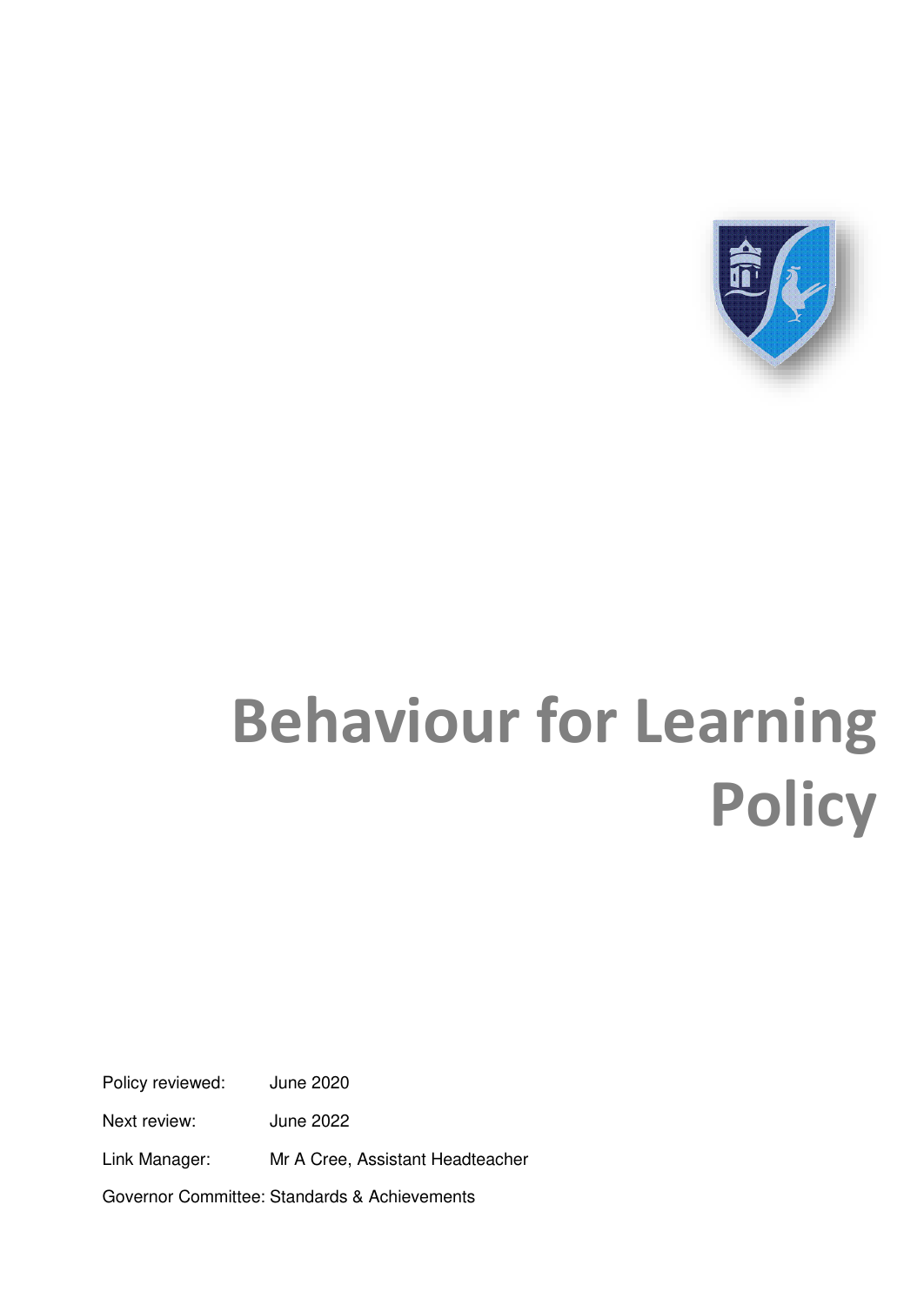# **Principle**

As a school we work hard to recognise excellent behaviour and conduct and believe that rewards and recognition are the most effective way to manage behaviour. We know that the majority of our students make the right choices and work hard and we aim to recognise and celebrate this as often as possible. Opportunities for praise should be actively sought by all staff, both teaching and non-teaching, in order to ensure that positive messages and meaningful rewards dominate student culture.

The principle behind our behaviour for learning (BFL) policy is to ensure that Sale High School is a safe and calm environment where students are able to focus on learning. Lessons should be free from disruption and inclusive for all students so that they are able to voice their opinions with confidence.

A disruption free learning environment will allow staff to teach to the best of their ability. This in turn will enable students to maximise their achievement and help them to secure the best grades they can and the brightest future possible.

The BFL policy allows the school to maintain a strong sense of community and ensures that there is an ethos of mutual respect. We know that students behave positively when a true partnership exists between school and home and strive to work closely with parents and carers. The policy applies to all students on roll at Sale High School including those on any short and long term alternative placements.

#### **Purpose**

This policy outlines what we expect from all students in terms of their conduct and behaviour and it applies to students within core school hours, during pre and post school activities, on school trips and visits, in transit to and from school and at any time when an issue within the community impacts on school life.

All stakeholders including students, parents, carers, staff and governors are aware of the standards of behaviour expected of students and the resultant consequences if the school rules are not adhered to.

The ideas of choice and consequence are central to the school's BFL policy. As individuals we all choose how to act. However, it is important that we all recognise that for every choice or action there is a consequence.

At Sale High School, staff issue consequences, not punishments. Students are in control of their own actions and if they have chosen to act in a certain way the consequence will be issued as a direct result of this choice. These consequences are not open to negotiation or debate.

## **The School will:**

- Ensure staff are committed to working within the school's BFL framework
- Ensure that students understand the school's BFL policy and the consequences that certain choices will result in
- $\sim$  Treat students in a professional manner, applying consequences fairly and consistently
- **Work closely with parents and carers to solve any behavioural issues**
- Encourage outstanding behaviour and conduct through high expectations and establishing positive relationships with students
- **Praise students for adhering to the school's three simple rules using the school's reward system**
- Take any complaint of bullying or unfair treatment seriously
- $\sim$  Ensure consequences are reasonable and proportionate and do not breach any other legislation
- $\sim$  Monitor persistent poor behaviour in line with the school's BFL policy and put appropriate interventions in place
- Take seriously its legal duties under the Equality Act 2010 and in respect of students with SEND
- Follow the school's safeguarding policy when a student's behaviour suggests they may be at risk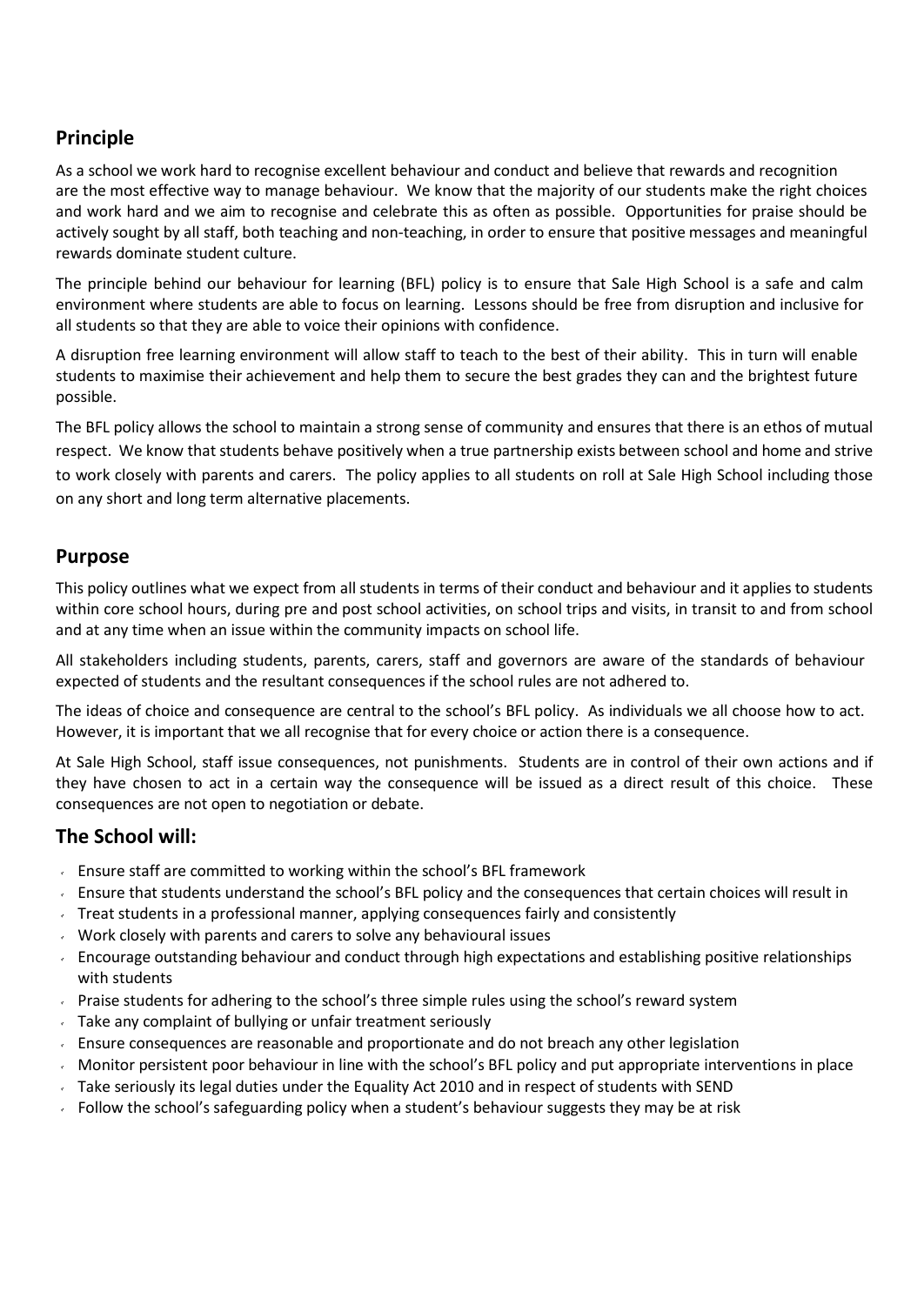# **School Rules:**

At Sale High School we have three rules. We ask that students are:

- $\checkmark$  Ready
- $\checkmark$  Respectful
- $\checkmark$  Safe

These clear and simple rules reflect our expectations of how our students conduct themselves throughout the school day and in the local community.

Examples of how students can adhere to these rules include, but are not limited to:

| <b>Ready</b>                                                                                                                                                                                                                                                                                                                                                               | <b>Respectful</b>                                                                                                                                                                                                                                                                                                                                                                                                     | <b>Safe</b>                                                                                                                                                                                                                                                                                                                                                                                                                                                                                               |
|----------------------------------------------------------------------------------------------------------------------------------------------------------------------------------------------------------------------------------------------------------------------------------------------------------------------------------------------------------------------------|-----------------------------------------------------------------------------------------------------------------------------------------------------------------------------------------------------------------------------------------------------------------------------------------------------------------------------------------------------------------------------------------------------------------------|-----------------------------------------------------------------------------------------------------------------------------------------------------------------------------------------------------------------------------------------------------------------------------------------------------------------------------------------------------------------------------------------------------------------------------------------------------------------------------------------------------------|
| Wear correct school<br>uniform at all times and<br>look smart<br>Attend all lessons and arrive<br>on time<br>Have all the required books,<br>$\checkmark$<br>PE kit, equipment and<br>homework completed<br>Behave in a way that will<br>$\checkmark$<br>make people glad that Sale<br>High School is part of their<br>community both in term<br>times and school holidays | Respect everyone in the<br>school and treat others as<br>we would wish to be<br>treated<br>Take personal responsibility<br>$\checkmark$<br>for actions and conduct<br>Listen silently when others<br>$\checkmark$<br>are speaking<br>Have a strong work ethic<br>$\checkmark$<br>and work hard<br>Respect and look after all<br>$\checkmark$<br>school and personal<br>property<br>Put litter in the bins<br>provided | Walk along corridors<br>$\checkmark$<br>sensibly keeping to the left<br>hand side<br>Report any incidents of<br>$\checkmark$<br>bullying or unkind<br>behaviour<br>Refrain from chewing, or<br>$\checkmark$<br>eating in lessons<br>Drink water but not sugary<br>$\checkmark$<br>drinks<br>Bring healthy snacks into<br>$\checkmark$<br>school<br>Keep mobile phones<br>$\checkmark$<br>switched off and at the<br>bottom of their bags at all<br>times during the school day<br>Leave valuable items at |
|                                                                                                                                                                                                                                                                                                                                                                            |                                                                                                                                                                                                                                                                                                                                                                                                                       | home                                                                                                                                                                                                                                                                                                                                                                                                                                                                                                      |

## **Rewards:**

Rewards can be gained for effort, respectfulness, being ready to learn and engage, creating a safe environment in school and attendance. They include:

- $\checkmark$  House points
- $\checkmark$  Hot Chocolate with the Headteacher
- $\checkmark$  Postcards and positive notes home
- $\checkmark$  Wrist Bands
- $\checkmark$  Phone calls home
- $\checkmark$  Invitation to the Awards Evening

## **The Consequence System**

#### **Consequence 1 (C1)**

In lessons where a teacher feels that a student is not behaving in an acceptable manner the student will be discretely issued with a **C1.** This is the first consequence issued as a direct result of a negative behaviour and is a warning that the student needs to modify the way that they are behaving. Examples of behaviours which could result in a C1 being issued include talking, distracting other students and not completing sufficient work.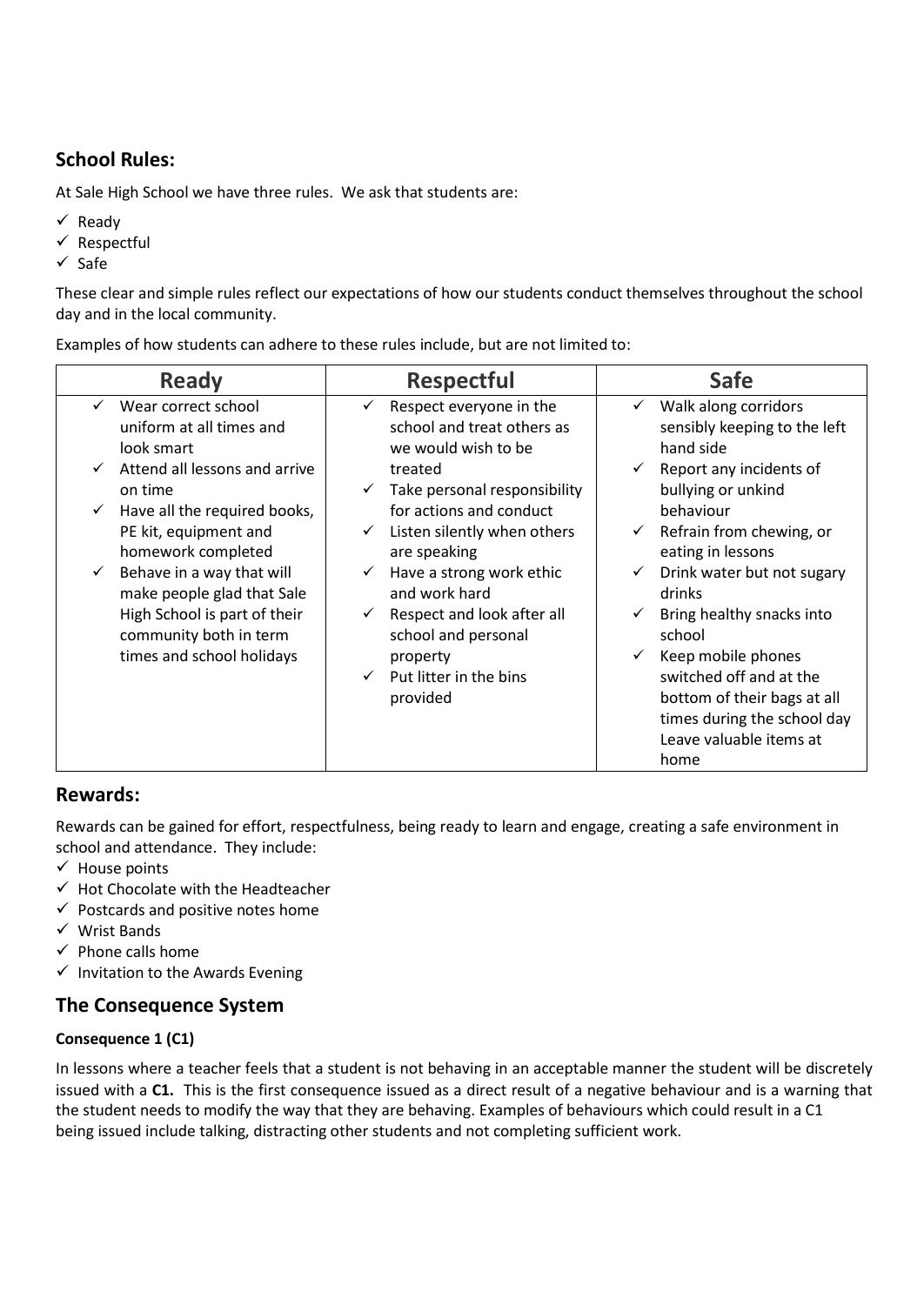#### **Consequence 2(C2)**

If the student chooses to ignore the C1 warning and does not modify their attitude or behaviour the teacher will issue a **C2 -** the second consequence, a result of further negative behaviour. At this stage the student will receive a sanction to be determined by the class teacher. This sanction could be a detention or a phone call home for example, and will be followed up by a restorative conversation.

#### **Consequence 3 (C3)**

Should the student continue to behave in a way that the teacher feels is unacceptable the teacher will issue a **C3**  the third consequence and may exit the student to another classroom to work. This means that the student will now automatically be issued with 45 minute long detention on the following day, after school in the dining hall. The teacher who set the C3 will contact the student parent/carer to explain the reason for the detention and it will take place under the supervision of senior, pastoral and teaching staff.

Whilst we try our best to give parents and carers sufficient notice that a detention has been set we are not obliged by law and on some occasions a 'no notice' detention may be issued.

Once a teacher issues a C3 this cannot be changed.

## **Immediate C3s**

Immediate C3 detentions will be issued without a C1, C2 warning for:

- $\checkmark$  Dangerous or disorderly behaviour at social times or in class
- $\checkmark$  Defiance or refusal to follow instructions
- $\checkmark$  Truancy
- $\checkmark$  Being late to school
- $\checkmark$  Being over five minutes late to a lesson without a note
- $\checkmark$  Graffiti
- $\checkmark$  Use of a mobile phone, device or headphones (in conjunction with confiscation)
- $\checkmark$  Use of foul language

# **C3 Detention Guidance**

- $\checkmark$  All C3 detentions run from 3:25pm until 4:10pm and students will not be allowed to leave early
- $\checkmark$  During the detention students will complete a piece of work reflecting on their behaviour and failure to adhere to the school rules
- $\checkmark$  Should students arrive a few minutes late they will at the very least make the time up at the end of the detention. However, if they are more than fifteen minutes late or are continually late he/she may be issued with another C3.
- $\checkmark$  If students talk or display negative behaviour during the detention they will be issued with a warning.
- $\checkmark$  Should they fail to modify their behaviour they will remain behind at the end of the session for a minimum of fifteen minutes.
- $\checkmark$  Students who do not attend a detention will be placed in internal exclusion at social time for the following day and will also complete a detention that afternoon.
- $\checkmark$  If a student is absent from school on the day of their detention he/she will attend the detention on their next day in school.

**Note**: For issues regarding equipment for lessons i.e. Books, PE kit etc. all students have been verbally warned in the first week of term that these are essential learning ingredients within specific areas. This warning constitutes a C1 for all students. Therefore, when a student forgets their book or PE kit etc., on the next occasion they will be issued with a C2 and on the following occasion a C3.

# **Consequence 4 (C4)**

If students have been removed from lessons and sent into Internal Exclusion (IE) due to an incident or persistent disruption to learning, a detention must be completed at 3.25 pm on that day. This will be a no notice detention.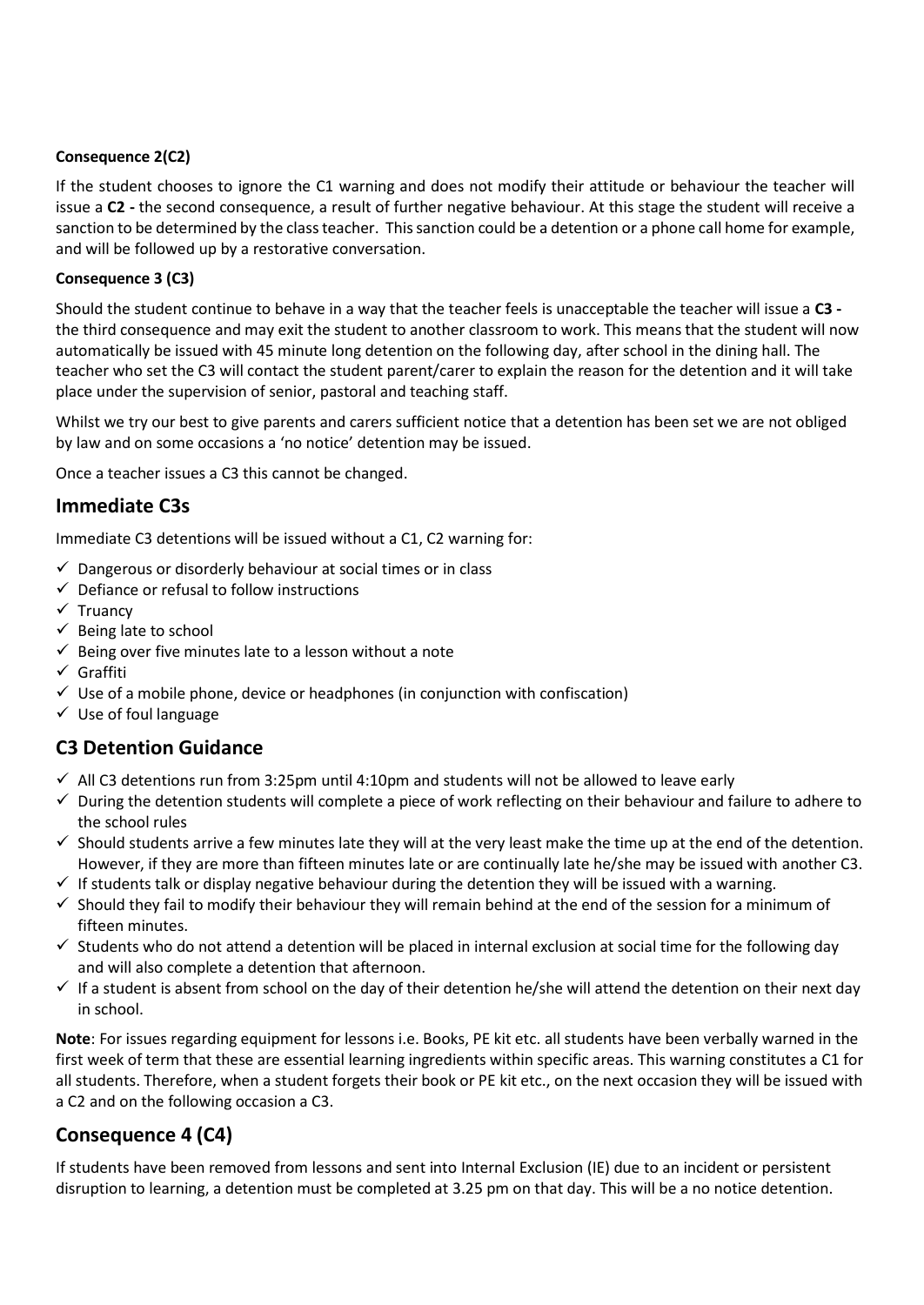Students who receive two C4s in one day will be expected to complete a full day in IE. Where a student is isolated midway through a school day, he/she will be expected to complete the time in IE the following day.

If students display negative behaviour whilst completing IE they will repeat a full day the following day or in some cases will receive a Fixed Term Exclusion.

Coats, bags, headsets & mobile telephones will be removed from students in the Isolation room and locked away for safe-keeping. If a student refuses to hand in any of these items they will receive a Fixed Term Exclusion.

Students who refuse to be placed in IE will receive a Fixed Term Exclusion.

If a Fixed Term Exclusion has been issued a parental meeting will be arranged to discuss the incident. Following the meeting the student will serve a day in isolation followed by an hour's detention.

If students make the right choices they will never be issued with a C3 or a C4 isolation. Students will always have a chance to think about what they have done and acknowledge and repair any negative behaviours.

#### **Low Level Disruption**

Low level disruption not only seriously affects the learning of the student disrupting the lesson but directly affects the learning of other students present and the teachers' ability to teach effectively.

Low level disruption or inappropriate behaviour can be identified in a variety of forms. Below are some examples of Low Level Disruption, however, this list is not exhaustive.

- $\checkmark$  A failure to follow instructions at the first time of asking.
- $\checkmark$  Displaying behaviour that prevents other students from learning e.g. talking, causing distractions
- $\checkmark$  A refusal to engage in the learning process.
- $\checkmark$  Disrespectful responses to staff e.g. impolite verbal or non-verbal communication.
- $\checkmark$  General defiance.

Through our Positive Behaviour for Learning procedures Sale High School intends to address the issue of low level disruption whilst at the same time dealing effectively with more serious examples of inappropriate or antisocial behaviour.

## **Mid-High Level Disruption**

For disruption, that has a significant effect on a student's learning and/or safety a C3 or C4 may be issued without a C1, C2 or C3 warning being given. This is discretionary and where this action is taken it is to prevent a student's removal from lesson or for an incident where it is deemed appropriate to escalate the consequence. If a student truants a lesson then they will receive at least, an automatic C3.

Students who receive two C4s in the same day will be placed in IE all day as a consequence and parents/carers will be notified by the pastoral team.

#### **High Level Disruption and Serious Incidents/Non Compliance with the School**

More serious breaches of the school's behaviour policy may include persistent disruption to learning and failure to modify behaviour, bringing the school into disrepute, verbal abuse of staff and acts physical aggression or violence, serious verbal abuse (racist, homophobic, sexual) or bullying.

For incidents that the school perceives to be of a serious nature, students will be issued with further sanctions. These can include a period in internal exclusion (IE), Extended IE (1.30pm – 4.30PM) or a Fixed Term Exclusion.

All students who receive a Fixed Term Exclusion will be issued with a day in IE on their return to the School.

All students involved in a fight can expect to automatically receive at a minimum, a Fixed Term Exclusion. All victims of assault are entitled to make a formal complaint to the Police.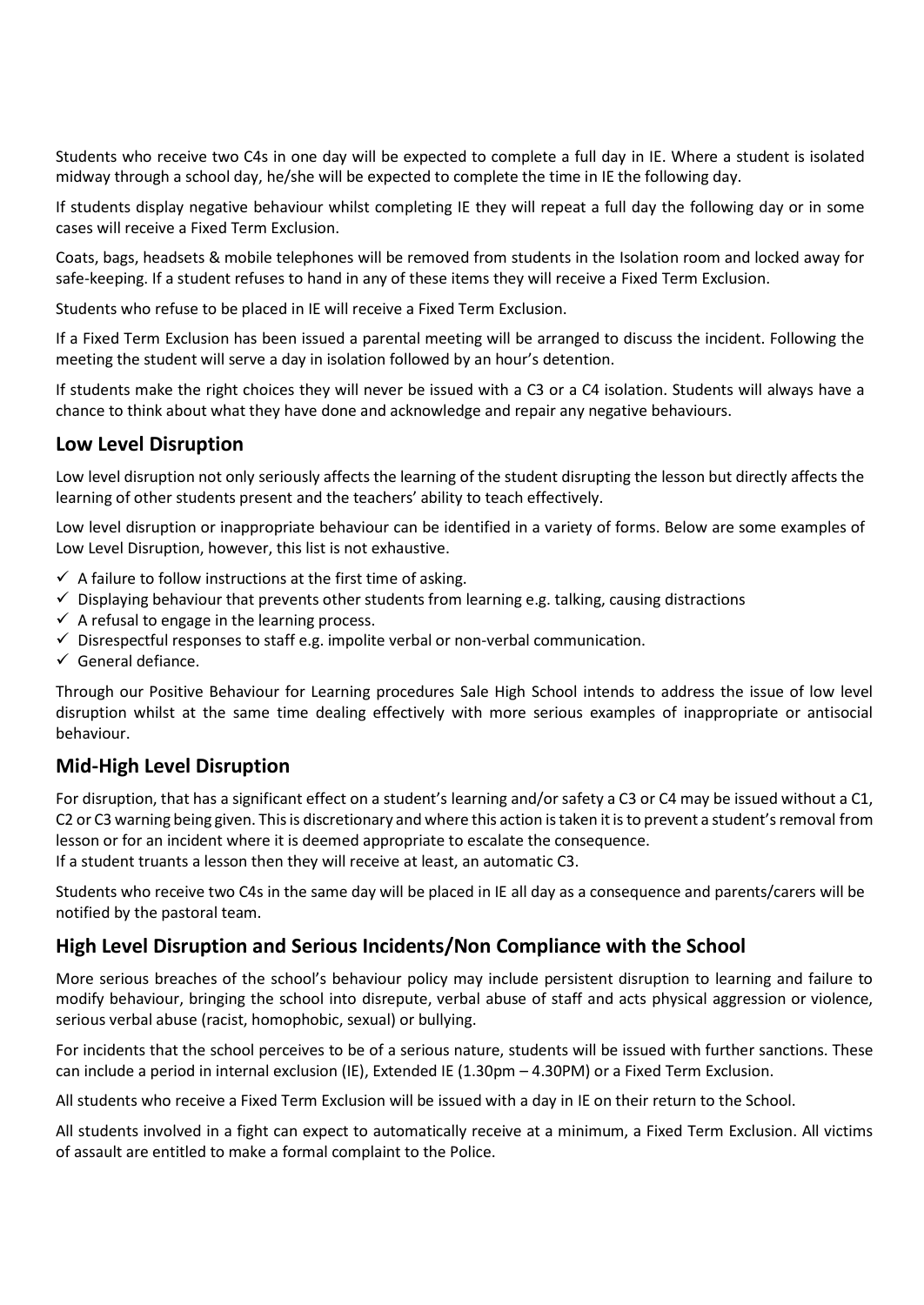Please remember the school aims to keep exclusions to a minimum. When issued they are to provide time for us to investigate incidents and for students to reflect on their actions. However it is our belief that exclusions are not necessarily a consequence for an action. **Therefore excluded students will always face a consequence on their return to school.**

This procedure promotes our drive to raise attendance and inclusion whilst creating the perfect platform for students to learn and teachers to teach. Please be aware that the educational environment is ever changing and modifications may be made to these procedures at any time.

## **Step-Outs**

In agreement with other secondary schools, students may be placed on short-term behaviour placement at other establishments in line with the school's intervention strategy. This is a form of intervention we employ in response to a pupil's persistent disruptive behaviour or for a serious breach of the behaviour policy.

Pupils may also be placed for a longer period of time at another school, as part of a managed move process. This will enable the pupil to have a fresh start in a new school. It can also be a strategy when the young person is likely to be permanently excluded in response to a serious breach or persistent breaches, of the school's behaviour policy and where allowing the pupil to remain in school would seriously harm the education or welfare of the pupil or others in the school.

Students will adhere to the host schools behaviour procedures and arrive and leave at the hosts' school times. It is the parent/carers responsibility to arrange appropriate transportation to the host schools. Students will be expected to attend in full school uniform.

## **Internal Exclusion**

Students may be placed in internal exclusion (IE) or extended IE (EIE) as an alternative to a fixed term exclusion (see IE guidelines in C4 section). IE provides a space for children to reflect on their behaviour and learning strategies to avoid patterns of behaviour that are leading to a possible exclusion. We aim to counsel students and support them to remain within the School's community as well rounded and respectful individuals. A reintegration meeting will be held at the end of the IE period to ensure that the student has reflected on their actions and is thoroughly prepared to return to lessons and social time.

## **Behaviour Panel**

In some cases where it is deemed a student is at risk of exclusion the student may be asked to attend a behaviour panel meeting along with their parents or carers. The panel will consist of the Headteacher, director of house and a school governor. The student's conduct will be discussed and a support plan put in place.

#### **Exclusions Procedure**

A pupil can be excluded if:

There has been a serious breach or persistent breaches of the schools' Behaviour Policy and allowing the pupil to remain in school would seriously harm the education or welfare of the pupil or others in the school.

The exclusion of a pupil is an extreme sanction and is only administered by the Headteacher or in the absence of the Headteacher whoever is deputising for them. A pupil may be excluded for one or more fixed periods (up to a maximum of 45 days in a single academic year).

Exclusions, whether fixed-term (usually 1-5 days), or permanent, may be used where a pupil has displayed unacceptable conduct which infringes that which is deemed to be acceptable in school.

A pupil can be excluded immediately, especially if there is an immediate threat to the safety of others in the school. For

an exclusion to be issued, evidence is very carefully assessed and collated. Records are kept and an investigation precedes any exclusion.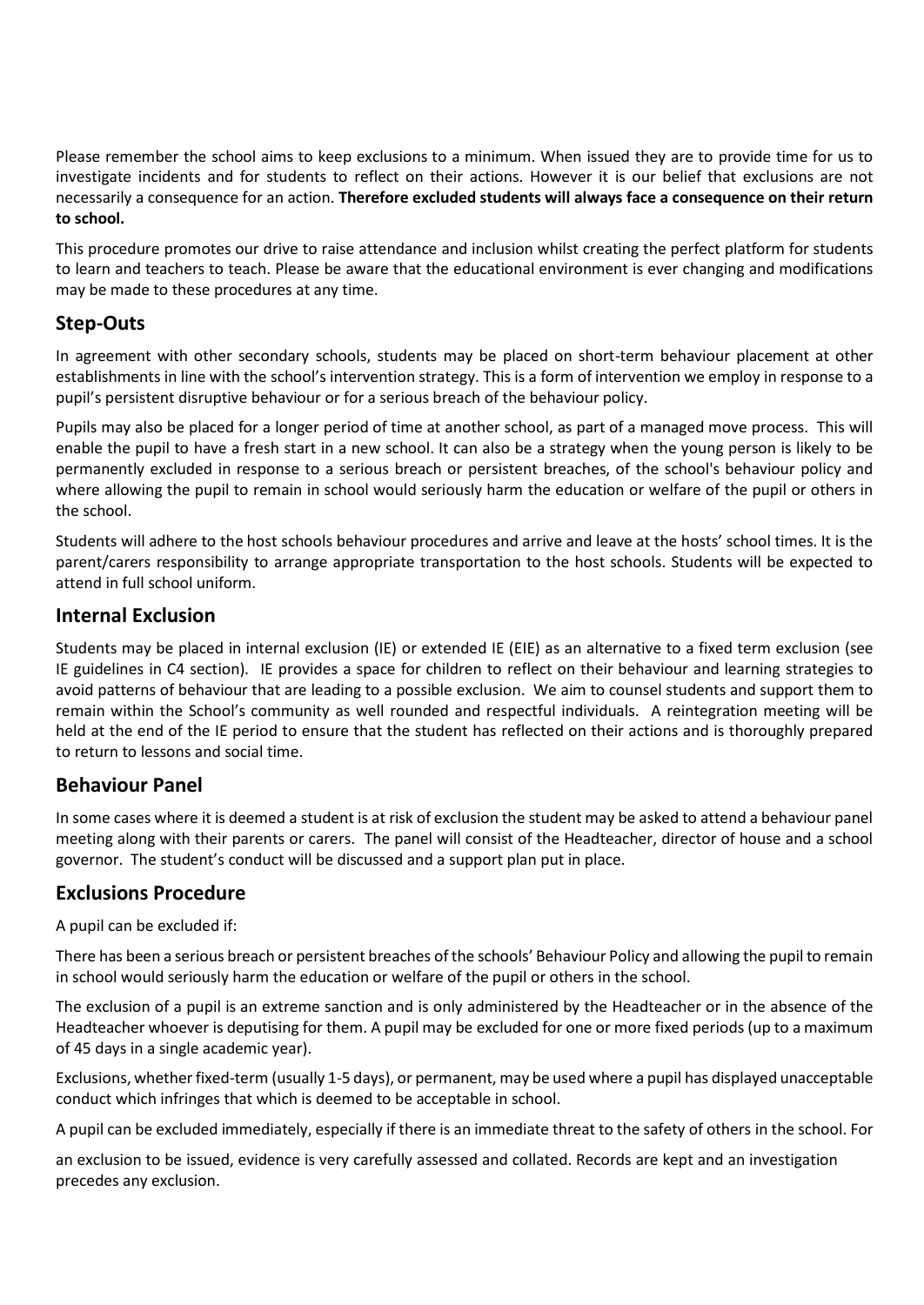A pupil will be allowed and encouraged to give their account of events.

The Headteacher will, when establishing facts, apply the standard of proof i.e. 'on the balance of probabilities' the fact is true, rather than the criminal standard.

In the event of an exclusion being carried out the pupil's parents/carer will be notified by telephone and then by letter.

In the event of a fixed term exclusion the letter will state the precise period of exclusion (and for a permanent exclusion, the fact that it is a permanent exclusion), the reasons for the exclusion, the school days on which the parent/carer is required to ensure their child is not present in a public place during school hours, and the right to make representation.

The letter will also contain the date, time of return in the case of a fixed term exclusion and if the exclusion is permanent, the date it takes effect. All exclusions will be treated in the strictest confidence on a 'need to know' basis.

The Governors will be fully informed and involved with these procedures. The Headteacher will inform the Governing Body and LA within one school day of all exclusions longer than five school days, permanent exclusions, and those which would result in a pupil missing a public examination.

It is expected that most exclusions will be of a short (1-5 days), fixed-term nature. Pupils can also be excluded from the school premises at lunchtime. Each lunchtime is counted as one half day absence.

The school is obliged to make sure that the pupil's parents/carers have been fully informed of their duties during the first five days of the exclusion. The parents/ carers are obliged to ensure that the pupil is not present in public during normal school hours without reasonable justification. Failure to comply with this may lead to the parents/carers being prosecuted.

During any period of exclusion, work will be made available for the pupil. The school will, where possible, send this home with the pupil. If this is not possible parents/carers can collect the work from the school or provide an e-mail address for work to be sent to. It is the pupil's responsibility to bring this work back into the school on their return for marking.

Following a fixed term exclusion, the Head of House will arrange a reintegration meeting with the parents/carers of the excluded pupil. The pupil will be present for all or part of the interview and a member of SLT may also be present.

A Pastoral Support Plan may be offered to help the parents/carers take responsibly for their child and any other support which is required, will be discussed.

The school will be mindful of the Equality Act when making decisions.

If a pupil receives consecutive fixed term exclusions, these are regarded as a cumulative period of absence and so if the pupil has more than five consecutive days of exclusions, then education will be arranged for the sixth school day regardless of whether this is as a result of more than one fixed term exclusion. If the pupil is excluded permanently then it is the responsibility of Trafford LA to provide full time education from and including the sixth day.

When a pupil is permanently excluded a Pupil Discipline Committee will take place 15 working days after the exclusion is made. During this meeting the Headteacher will present the case for permanent exclusion and the pupil and parents/carers can make their representations. A panel of school Governors will chair the meeting and a LA representative will also be present. The Governors can choose to uphold the exclusion or to overturn the decision.

## **Independent Review Panel**

If parents/carers apply for an independent review panel within the legal time frame, Sale High School must arrange for one to take place to review the decision of the governing body not to reinstate a permanently excluded pupil. Any application outside the legal time frame will be rejected by the school.

The school will follow the guidance as set out in the DfE Statutory Guidance September 2017 on the members and role of the independent review.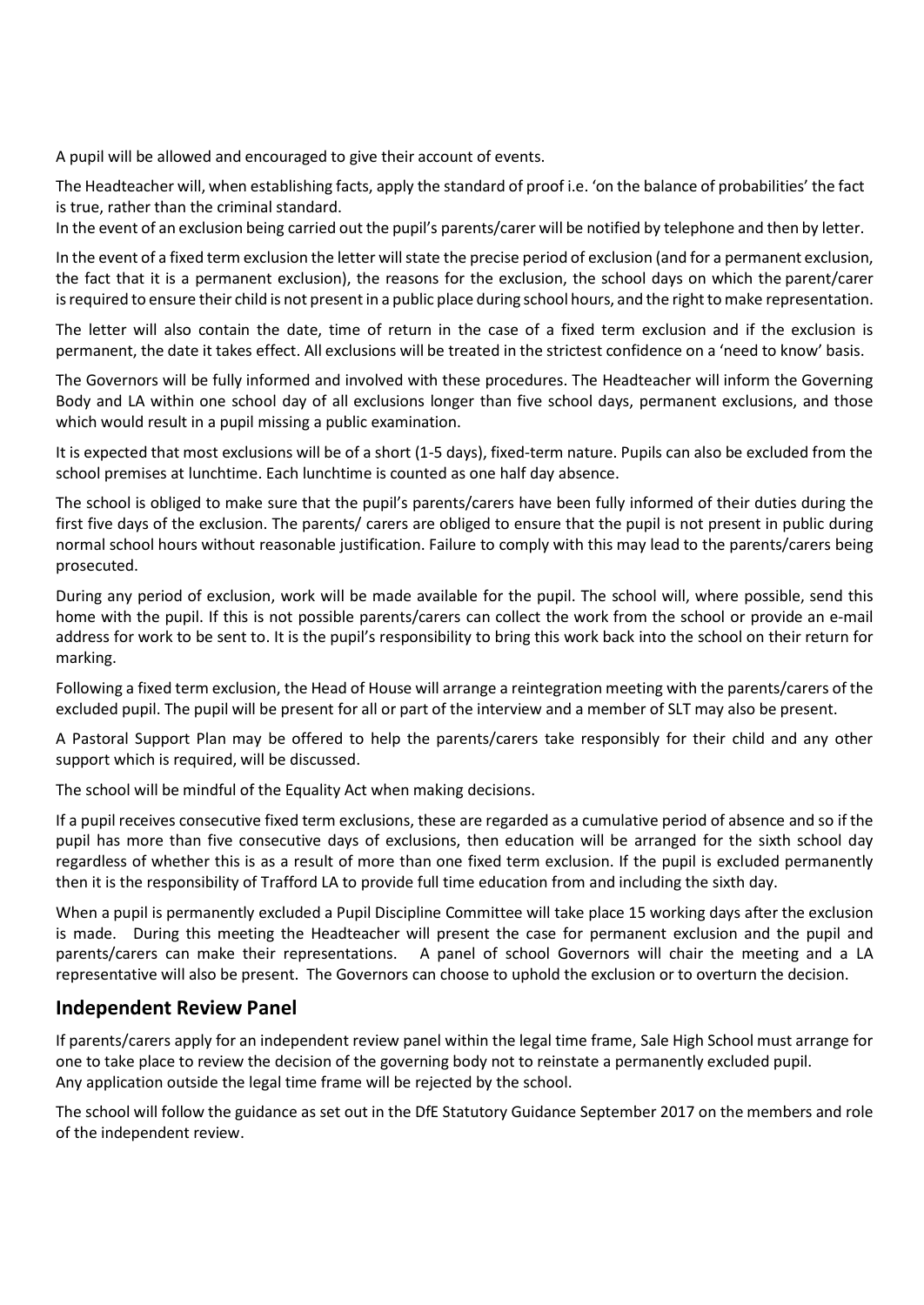Any pupil who is permanently excluded will not be removed from the school register until the appeals process has been completed.

If a pupil lives outside the LA their 'home' LA will also be informed of the exclusion, if a pupil is permanently excluded.

There are extensive guidelines from the DfE Statutory Guidance and the guidance from Trafford Authority, which will be adopted during such proceedings.

If the pupil has an Education, Health Care Plan, the local authority must ensure that an appropriate full time placement is identified in consultation with parents/carers.

## **Role of the Governing Body**

The Governors will be fully informed and involved with these procedures. The Headteacher will inform the Governing Body and LA within one school day of any permanent exclusions, exclusions longer than five school days or more than 10 lunchtimes in a term, and those which will result in a pupil missing a public examination.

The Governing Body has a duty to consider the parents'/carers' representations about an exclusion. Annex A of the Dfe's statutory guidance for exclusions will be followed.

## **Prohibited Items and Substances; Confiscation and Search Guidelines**

This guidance relates to the 2014 DFE guidance on Searching, screening and confiscation **Should students be found with prohibited items they could face permanent exclusion. We have a zero tolerance approach to drugs and weapons being brought into school.**

## **Key Points to Note:**

- School staff can search students and their possessions *with their consent* for any item
- The school is not required to inform parents before a search takes place or seek to their consent to search a student. There is also no legal requirement to inform parents of the outcome of a search, although it is best practice to do so where a prohibited item is found
- Headteachers and staff authorised by the Headteacher have the power to search students or their possessions *without consent* where they suspect the students has a 'prohibited item'

## **Prohibited items include:**

- Knives and weapons
- Alcohol
- Illegal drugs
- Stolen items
- Tobacco and cigarette papers, vaping machines or items associated with vaping
- Fireworks
- Pornographic images
- $\sim$  Any article that has been or is likely to be used to cause an offence
- $\sim$  Chewing gum and unhealthy drinks or snacks
- Lighters/matches
- Surveillance equipment
- Any item banned by the school rules/policy that has been named as something that may be searched for

## **School Guidelines in relation to Drugs/Prohibited Substances**

Students found in possession of, supplying or distributing illegal substances face Permanent Exclusion from the school. Please see the relevant policy.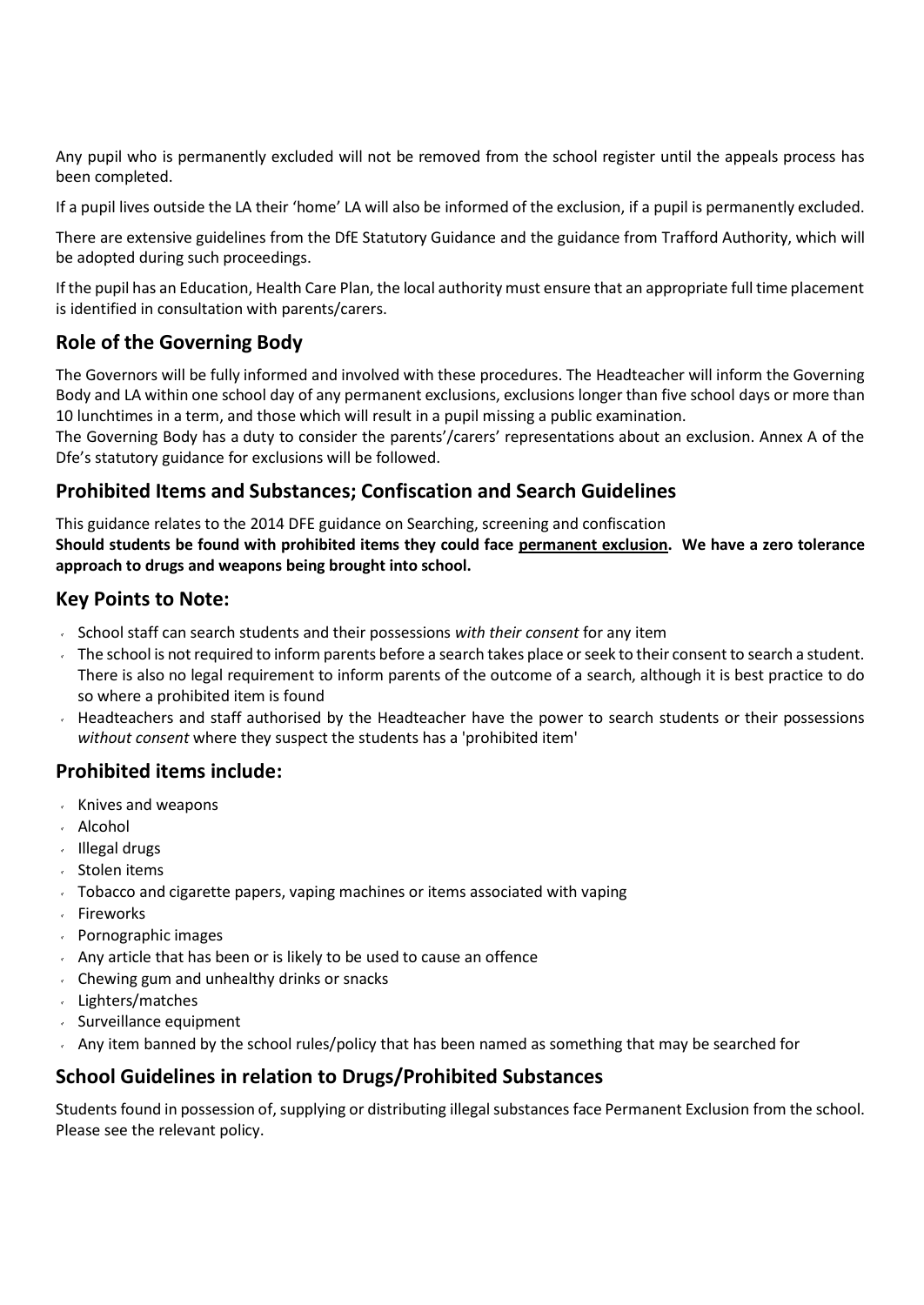Pupils will be offered the opportunity to attend sessions with an independent Drugs Counsellor. All students will be referred to the Police to be dealt with under the Misuse of Drugs Act. The Principal authorises all staff with the power to search students in line with DFE guidance.

School Guidelines in relation to Bladed Articles/Weapons (including replicas)

Any student found in possession of a bladed article or weapon (including replicas) of any type or size could face Permanent Exclusion. At the very least he/she will receive a Fixed Term Exclusion. All students found in possession of a bladed article or weapon (including replicas) will automatically be referred to the Police and will be dealt with accordingly.

In law fireworks are classed as firearms. This includes bangers. Sale High School operates a zero tolerance approach in relation to fireworks and serious consequences will be actioned if fireworks are brought onto the school site.

#### **Smoking**

SALE HIGH SCHOOL is a No Smoking Site and as a result operates a strict No Smoking Policy. Students found in possession of cigarettes, e-cigarettes and/or lighters will have the items confiscated and they will not be returned. A Detention, Isolation and in some cases a Fixed Term Exclusion may be issued where students are caught smoking. Further support is available from the school nurse.

#### **Food and Drink**

All unhealthy drinks and snacks are prohibited at the School. Where students are found to be in possession of fizzy and/or high sugar energy drinks and snacks these will be confiscated and not returned.

Chewing gum is also banned from the School.

CCTV and Requests for Documentation

The school will not release copies of CCTV footage as this would contravene Child Protection and safeguarding guidelines. Documents containing information which names other students will always be anonymised to protect individuals.

Should a request be made for copies of specific documentation this will incur a charge. This will cover photocopying and administrative costs. Administrative costs will be charged in thirty minute segments based on a half hourly rate for the administrator.

#### **Search and Confiscation Guidelines**

- Students can be required to remove outer clothing, including hats, boots, shoes, coats and jackets, gloves and scarves
- $\sqrt{ }$  The contents of pockets must be produced by the student
- The member of staff carrying out the personal search should be of the same gender as the student involved and there should also be a witness of the same gender
- If, however, a member of staff suspects that serious harm could occur because of something a student has in his or her possession, then an immediate search by a person of the opposite sex and without a witness is permissible
- Staff are protected from liability for damage to, or loss of any confiscated items
- The school is authorised to dispose of confiscated items as it sees fit unless it is an illegal item which should always be handed in to the police
- $\sim$  Any disposal of confiscated goods should be discussed with a member of SLT first
- The school has powers to seize electronic devices without consent and for the person conducting the search to examine any data or files on the device if they think there is good reason to do so
- The school also has powers to erase any data or files found on the device should it suspect that the material has been or could be used to cause harm, disrupt teaching or break school rules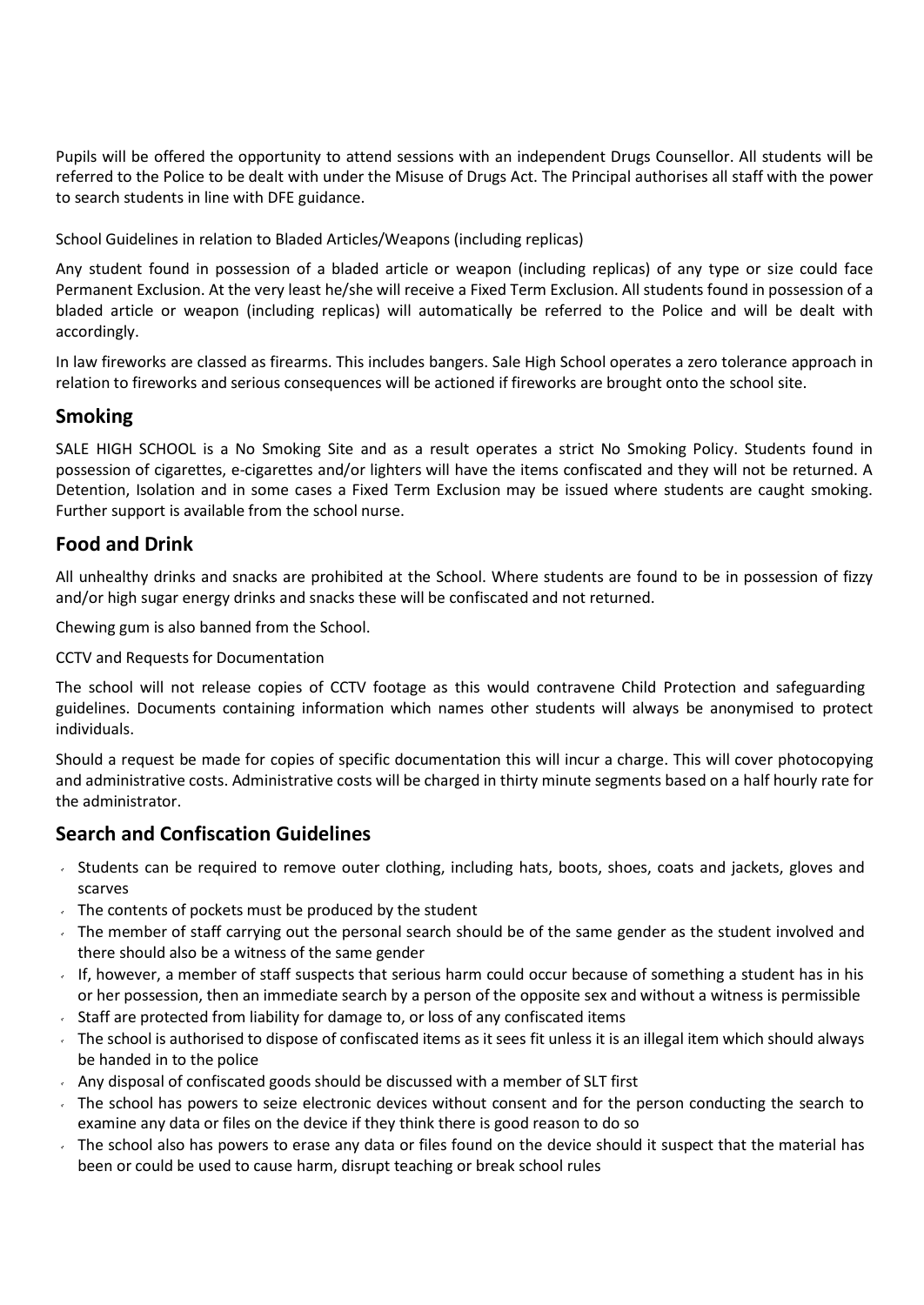# **Conduct Outside the School**

Teachers may issue positive and negative consequences (including exclusion) to students involved in incidents whilst:

- $\checkmark$  taking part in any school-organised or school-related activity
- $\checkmark$  travelling to or from school

 $\checkmark$  wearing school uniform or in some other way identifiable as a pupil at the school and acting in a way that could: have repercussions for the orderly running of the school, pose a threat to another pupil or member of the public or adversely affect the reputation of the school

The school prides itself on being an integral part of the community. It will fully support Police investigations or community incidents and will sanction or reward students appropriately.

The Headteacher can still exclude a pupil if the pupil was outside school and not on school business, if there is a clear link between that behaviour and maintaining good behaviour and discipline amongst the school body as a whole.

## **Parental Meetings**

Parents and carers play a big part in ensuring that their children are responsible for their own behaviour in school. We ask that parents and carers sign the **home-school agreement** to indicate that they will respect and support the school's BFL policy and the authority of the school staff.

The school may invite parents/carers to attend a meeting with staff to discuss a concern over a student's general behaviour or in relations to a specific incident.

Teachers and pastoral staff are busy throughout the day and as such, appointments must be made in advance. It is not acceptable for parents/carers to arrive at school and request to see a member of staff if a meeting has not been scheduled.

If the meeting is a reintegration meeting following a student being placed in internal exclusion or being issued a fixedterm exclusion, the student will remain in isolation until that meeting hastaken place and the issue has been resolved.

The school does not allow parents/carers or third parties to record meetings. Anyone secretly filming or recording a meeting will be banned from the school site with immediate effect.

School staff will only meet with parents/carers who are officially registered on the school system. Parents/carers are entitled to bring a friend or family member to accompany them to the meeting but only registered parents/carers are permitted to participate in the discussions.

When a parent/carer has been banned from the school site due to their previous conduct, an appropriate adult may meet with the school and act as their representative in the meeting. The appropriate adult must be agreed by both parties prior to the meeting taking place.

## **Uniform and Appearance Requirements**

At Sale High School we believe the wearing of uniform helps to create a sense of community and equality amongst students, whilst establishing school as a working environment. In a large school it is also of considerable benefit for security reasons that students should wear uniform.

A uniform removes the distraction which may be caused by an individual's style of dress and allow students to concentrate on learning.

Sale High School operates a **zero tolerance** approach to jewellery and body piercings being worn by its students. These items will be confiscated by staff and locked away. Students will be issued with a receipt and a parent or carer must collect the item.

We do allow a watch and one small sleeper or stud earring in each ear.

Trainers (including plain black trainers) are not permitted to be worn in school except in PE practical lessons. Boots are also not permitted under the school's uniform policy. At times of inclement weather, parents/carers will be alerted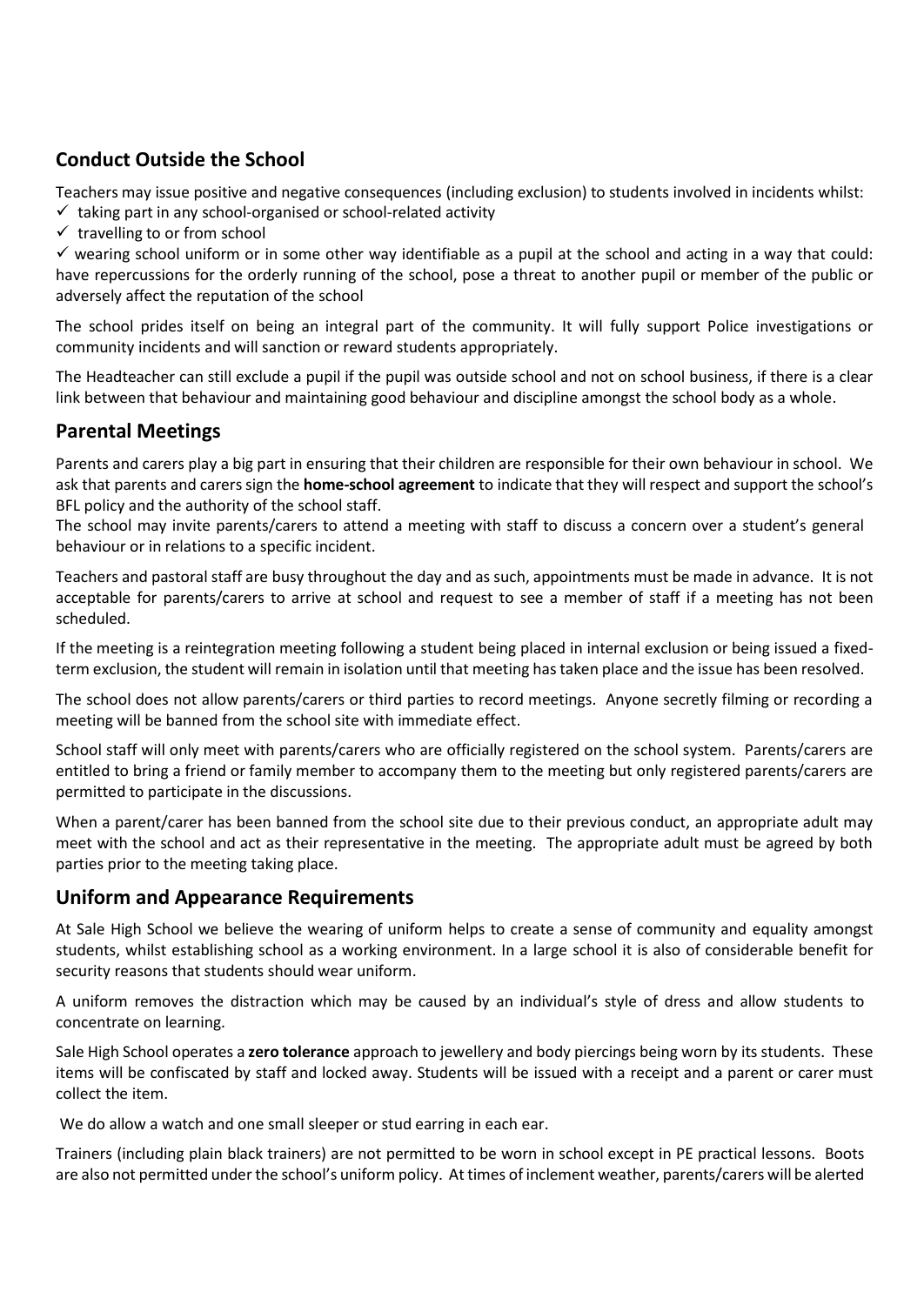to the fact that boots are permitted within a given timescale. Please refer to the school uniform policy and shoe guidance for further information.

For boys, and girls should they wish, full length tailored trousers are compulsory. Skinny (tight) jeans, track suit or jogging bottoms, culottes, ski-pants, leggings **or tight fitting trousers** are not acceptable and are not part of the school uniform.

Girls who wish to wear skirts can choose to wear black or navy tights or ankle socks. Knee length or 'over the knee' socks are not permitted.

Students are not permitted to attend school with any form of pattern shaved into their hair or eyebrows, any form of unnatural hair colouring.

Although the school does not operate a 'zero tolerance' approach to students wearing make-up, any foundation should be kept to a natural tone and brightly coloured lipsticks/glosses and eyeliner are not permitted.

The length of a student's nails should be kept to an acceptable minimum in respect of health and safety requirements for practical activities such as PE, art, music, technology. Coloured nail polish/varnish is not permitted.

Hoodies, baseball caps, cardigans and non-school colour scarves are prohibited and will be banned.

School coats must not be 'jackets' e.g. leather, sweatshirt or denim jackets and should be dark in colour.

#### **Mobile Phones**

If mobile phones or other electronic devices such as tablets, MP3 players or smart watches are brought into school **they must be switched off and kept out of sight**.

If used on the school site, a mobile phone or other device will be confiscated and taken to Student Services or the pastoral office. The confiscated item will then be recorded on the student's electronic behaviour log and will need to be **collected by a parent or carer**.

Students must store their devices in their school bag – they should not be in a pocket of their blazer.

Electronic devices are the responsibility of the student, not the school and the school will not be held financially responsible for any loss of mobile phone/personal items.

Repeated incidents of confiscation will result in supportive measures put in place.

If students need to contact home they are able to go to student services or via their head of house. Phone calls made from mobile phones during the school day are strictly prohibited and parents/carers should refrain from contacting students directly and ring the school's main switchboard. This prevents any misunderstanding or miscommunication from taking place.

## **Evaluation:**

The following aspects will be regularly analysed in order to inform practice and to develop and refine the BFL policy as appropriate:

- Impact on student attainment, especially underachievers
- Number of students bullied or racially abused
- $\sim$  Percentages of students who receive fixed term and permanent exclusions
- $\sqrt{ }$  Number of positive and negative events in each year group
- Feedback from parents through parents' evening surveys
- Feedback from external agencies, i.e. EWO, Connexions, Ofsted, LEA

#### **Miscellaneous:**

#### **Teachers' powers to discipline include:**

- 1. The power to impose detention outside school hours
- 2. The power to issue consequences to students even when they are not at school or in the charge of a member of